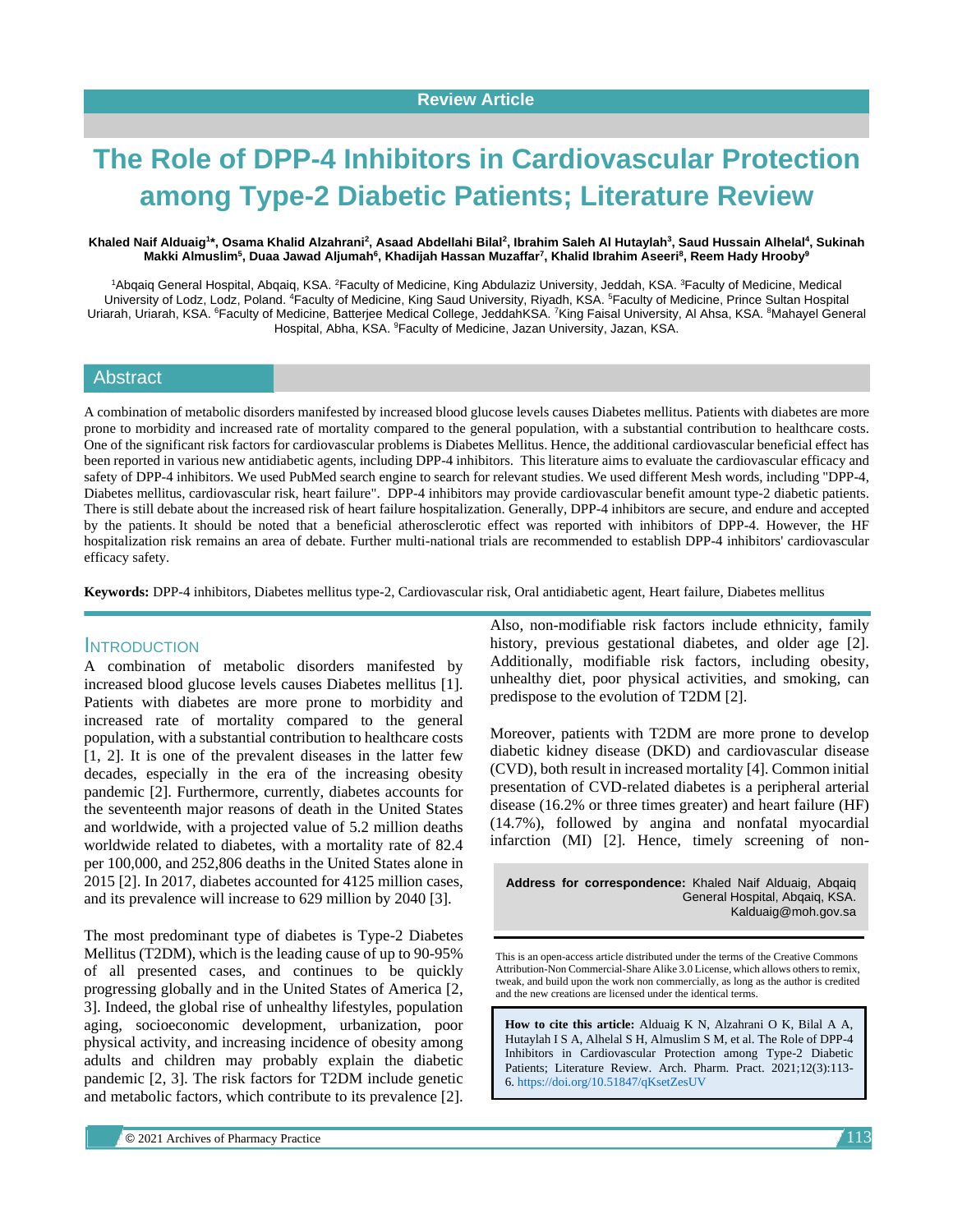detectable peripheral arterial disease and HF is highly suggested [2]. According to the study of San Antonio on Heart, a recall of 4875 patients for 7-8 years was found that diabetes mellitus profoundly leads to increased all-cause mortality [2]. Additionally, increased risk of HF up to 40% was seen in diabetic patients than was seen in non-diabetic with a 2-3 times increased risk of developing it [2]. Also, 26% of stroke cases were attributed to diabetes according to the National and Nutrition Examination Survey cohort (NHANES), with a two-fold higher risk in diabetic people for ischemic strokes and a 50% increase for hemorrhagic strokes [2]. The rate of mortality after MI is also greater in diabetic compared to a patient without diabetes, and the rate of CV death was 4.4-fold higher in diabetes alone without other typical cardiovascular risk factors than non-diabetic with the same group of age [2].

CVD was found to be the major reason for mortality and many conditions in the diabetic population, who are prone to MI and stroke [5, 6]. Because the risk of CVD is two to four times higher in people with diabetes which is not the same case in people without diabetes, preventing CVD is an essential aspect of treatment, besides glycemic control [6], since the vascular complications might be early present before the diagnosis of diabetes or in the pre-diabetes status [3]. Nevertheless, CVD risk factors in diabetic patients are suboptimally controlled in the USA [6]. Lifestyle modifications followed by metformin as the drug of choice for treatment of type 2 Diabetes Mellitus were suggested by The American Diabetes Association and European Association for the Study of Diabetes recommended [6]. Additional oral antidiabetic agents are not guided if metformin failed to achieve glycemic control [6]. Most current guidelines recommended the addition of sulphonylurea, thiazolidinediones (TZDs), DPP-4 inhibitors GLP-1 Receptor Agonists, and SGLT-2 inhibitors [6].

Antidiabetic agents may contribute to reducing cardiovascular risk, besides controlling blood glucose [6]. However, which antidiabetic agent may contribute to additional cardiovascular protection, remains an area of controversy. It is reported that some antidiabetic agents may potentiate CVD risk, particularly rosiglitazone, which was understood to be linked with an increased risk of MI and death [6]. Therefore, the US Food and Drug Administration and the European Medicine Agency started to demand all the new antidiabetic agents to demonstrate a safe cardiovascular risk profile [6]. In this literature review, we will focus on the evidence-based provided to the DPP-4i in terms of cardiovascular protection and safety.

# RESULTS AND DISCUSSION

# *Dipeptidyl Peptidase-4 Inhibitors; Overview and Mechanism of Action*

DPP-4i is a ubiquitous enzyme in the thin membrane which line the blood vessels and heart and can be found in the

various body part and quantifiable as circulating plasma activity of an enzyme [7]. Incretins are the only substrates of DPP-4 that have been well proved in humans are GLP-1 and glucose-dependent insulinotropic peptide (GIP) [7, 8]. In normal physiology, within a few minutes, DPP-4 cleaves and inactivates GLP-1 with the amino acid alanine or proline in position 2 of the N-terminus of the peptide chain [7]. Hence, DPP-4i works by blocking the effect of DPP-4 that rapidly breaks down GLP-1, which is normally released by the small intestinal endocrine cells after the ingestion of meals, resulting in prolongation of the incretins half-life [8, 9]. In T2DM, the GLP-1 is found less produced in many patients and has impaired response to GIP [9].

DPP-4i received FDA approval as early as 2006 and has shown promising outcomes since then [10]. Sitagliptin and vildagliptin are extensively studied in clinical trials, and it found that the concentration of the active endogenous GLP-1 increased twice or thrice after a standard meal [7]. As a result, GLP-1 levels, which are low in diabetic patients, become elevated and stimulate pancreatic glucose-dependent insulin release by beta-cell and achieve satiety by the direct effect of the hypothalamus satiety center [8, 10]. Hence, DPP-4 inhibitors effectively lower blood glucose and HbA1c when given orally in people with T2DM [8]. Also, DPP-4i promotes islet survival and function by maintaining beta-cell mass [8].

Moreover, DPP-4 is not only expressed in the circulation but also on endothelial cells, liver, gut, kidneys, lungs, and Tlymphocytes cell membrane as CD26 [7, 10]. Nevertheless, there is no clear evidence that enzyme catalytic activity plays a role in immune function [7]. Notably, no serious adverse outcomes were reported in the clinical trials of DPP-4i in terms of immunological regulatory mechanisms [7]. DPP-4 is a family member of endopeptidase, and evidence suggests that selective DPP-4 inhibitors may play a significant role in the safety profile for this new antidiabetic agent [7]. Sitagliptin, saxagliptin, vildagliptin, and alogliptin are competitive DPP-4 inhibitors with a high affinity [7]. Both sitagliptin and vildagliptin demonstrated acceptable clinical efficacy for T2DM management in both monotherapy or combination with established oral antidiabetic agents, such as metformin (7). Besides glycemic control, DPP-4i demonstrated additional glycemic control by reducing gastrointestinal motility and slowing gastric emptying [10].

To date, clinical trials demonstrated well safety profile for DPP-4i, with an incidence of hypoglycemia similar to placebo and a neutral impact on body weight [7]. In thirteen trials investigating the effect of DPP-4i on weight, there was a slight increase in weight with DPP-4i compared to a placebo of 0.5kg [8]. Nevertheless, In non-inferiority trials, sitagliptin had a favorable weight profile compared to glipizide, and vildagliptin also had a favorable weight profile compared to TZDs [8]. A long-term clinical trial has shown that sitagliptin use resulted in no difference between sitagliptin and placebo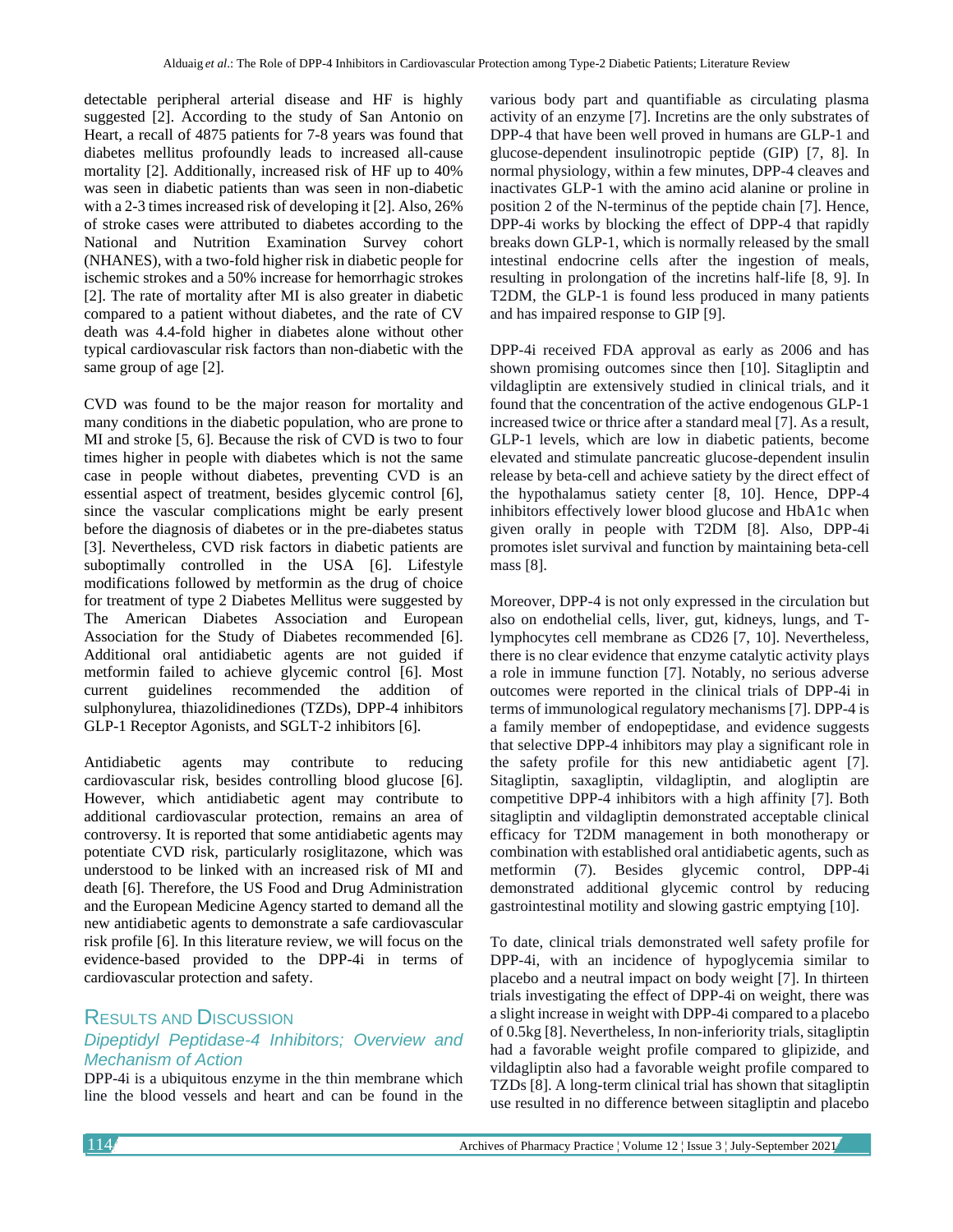groups in terms of serious adverse effects [7]. Nevertheless, DPP4i were associated with a greater risk of acute pancreatitis in a network meta-analysis of 236 randomized clinical trials [11]. Moreover, sitagliptin and vildagliptin have demonstrated low drug-drug interactions, particularly with other oral antidiabetic agents [7].

Furthermore, DPP4i plays a significantly beneficial role in the CV risks, including hypertension and dyslipidemia [12]. DPP4i offers anti-inflammatory and antioxidant actions, improved endothelial function, and reduced urinary albumin excretion [12]. A beneficial effect was found on nonalcoholic fatty liver disease, which is an independent CV risk in T2DM patients treated with DRPP4i [12]. Indeed, DPP4i improves left ventricular function and reduces post-ischemic stunning in T2DM patients and coronary artery disease [12]. It offers neutral and beneficial control on body weight, blood pressure (without reflux tachycardia), and postprandial lipemia [13]. DPP4i started to replace sulfonylurea in various countries due to a lower risk of hypoglycemia and weight gain [13].

# *The Effect of DPP-4 Inhibitors on Cardiovascular Disease*

Sean L. *et al*. study had concluded that the use of DPP4i was not linked with decreased mortality compared with placebo or without management [11]. This result remains an area of controversy. An increased risk for SAVOR-TIMI 53 trial in HF hospitalization is seen as the result of Saxagliptin use, the TECOS trial showed no increased risk of HF hospitalization in sitagliptin [14]. Furthermore, Alogliptin had shown in the EXAMINE trial a trend toward an increased HF hospitalization risk [14]. In the latest CARMELINA trial, linagliptin was not linked with higher chances of HF hospitalization and adverse renal outcome [14]. Nevertheless, it revealed a reduction in microvascular events through the reduction of albuminuria progression [14]. In a populationbased cohort study, a similar outcome to the CARMELINA trial was found; a higher risk of HF or cardiovascular outcomes was not seen in DPP4i use as was seen in sulfonylurea [15].

Moreover, in a network meta-analysis of nine large cardiovascular outcomes of the new antidiabetic agents, Osama M. *et al*. had concluded that the use of DPP4i did not profoundly lessen the risk of the primary endpoint (cardiovascular death, nonfatal MI, stroke, nonfatal MI, nonfatal stroke and demise from any cause) [16]. Importantly, the use of DPP4i was associated with a non-significant increase in HF hospitalization (13%) [16]. Besides, based on a nationwide cohort study comparing the cardiovascular effect of adding antidiabetic agents (GLP-1 RA or SGLT-2i) vs DPP-4 inhibitors to metformin [17]. Interestingly, the study revealed there was no major difference in the risk of HF hospitalization and death between the two groups [17]. Nevertheless, a lower risk of MI, strokes, and CV deaths were relatively found in GLP-1 RA and SGLT2i compared to DPP4i [17]. Although Ghadeer K. *et al*. in a study assessed the risk of hospitalization with GLP-1 RA compared to DPP-4 inhibitors in a retrospective cohort study [18]. The result showed that 14% risk reduction resulted in the DPP4i group compared to the GLP-1 RA group [18]. Also, Zheng *et al*.'s meta-analysis showed that the use of GLP-1 RA decreases the risk concerning HF hospitalization compared to DPP4i use [18].

### *The Effect of DPP-4 Inhibitors on Atherosclerotic Lesions*

Numerous human trials had shown that DDP4i slows the progression in thickness of carotid intima-media among T2DM people suffering from the disease of the coronary artery [19]. Also, Sitagliptin can inhibit the expression of plaque MMP9 and also reduces circulatory metalloproteases MMP2 and MMP9 [19]. Besides, plaque collagen volumes in ApoE knockout mice can be also increased by sitagliptin, resulting in stable atherosclerotic plaque [19]. DPP4i improves endothelial cell dysfunction, which is the early indicator of atherosclerosis [19]. On the other hand, linagliptin increases the polarization of M2 macrophages through inhibition of expression DPP-4 and its activity [20]. This result may explain the beneficial effect of DPP4i in diabetic macrovascular progression [20]. Additionally, in an experimental animal study, the use of DPP4i was found effective as disease-modifying agents in aortic stenosis progression [21]. Their favorable effect though to be related to better tissue distribution profile and anti-calcification effects [21].

# **CONCLUSION**

New antidiabetic agents may provide additional cardiovascular protection, which is the leading cause of death among diabetic people. DDP-4 inhibitors have shown a beneficial and safe cardiovascular profile. Further, a beneficial atherosclerotic effect was reported with inhibitors of DPP-4. However, the HF hospitalization risk remains an area of debate. Further multi-national trials are recommended to establish DPP-4 inhibitors' cardiovascular efficacy safety.

ACKNOWLEDGMENTS: None CONFLICT OF INTEREST: None FINANCIAL SUPPORT: None ETHICS STATEMENT: None

## **REFERENCES**

- 1. Ogurtsova K, da Rocha Fernandes JD, Huang Y, Linnenkamp U, Guariguata L, Cho NH, et al. IDF Diabetes Atlas: Global estimates for the prevalence of diabetes for 2015 and 2040. Diabetes Res Clin Pract. 2017;128:40-50. doi:10.1016/j.diabres.2017.03.024.
- 2. Glovaci D, Fan W, Wong ND. Epidemiology of Diabetes Mellitus and Cardiovascular Disease. Curr Cardiol Rep. 2019;21(4):21. doi:10.1007/s11886-019-1107-y.
- 3. Dal Canto E, Ceriello A, Rydén L, Ferrini M, Hansen TB, Schnell O, et al. Diabetes as a cardiovascular risk factor: An overview of global trends of macro and micro vascular complications. Eur J Prev Cardiol. 2019;26(2\_suppl):25-32. doi:10.1177/2047487319878371.